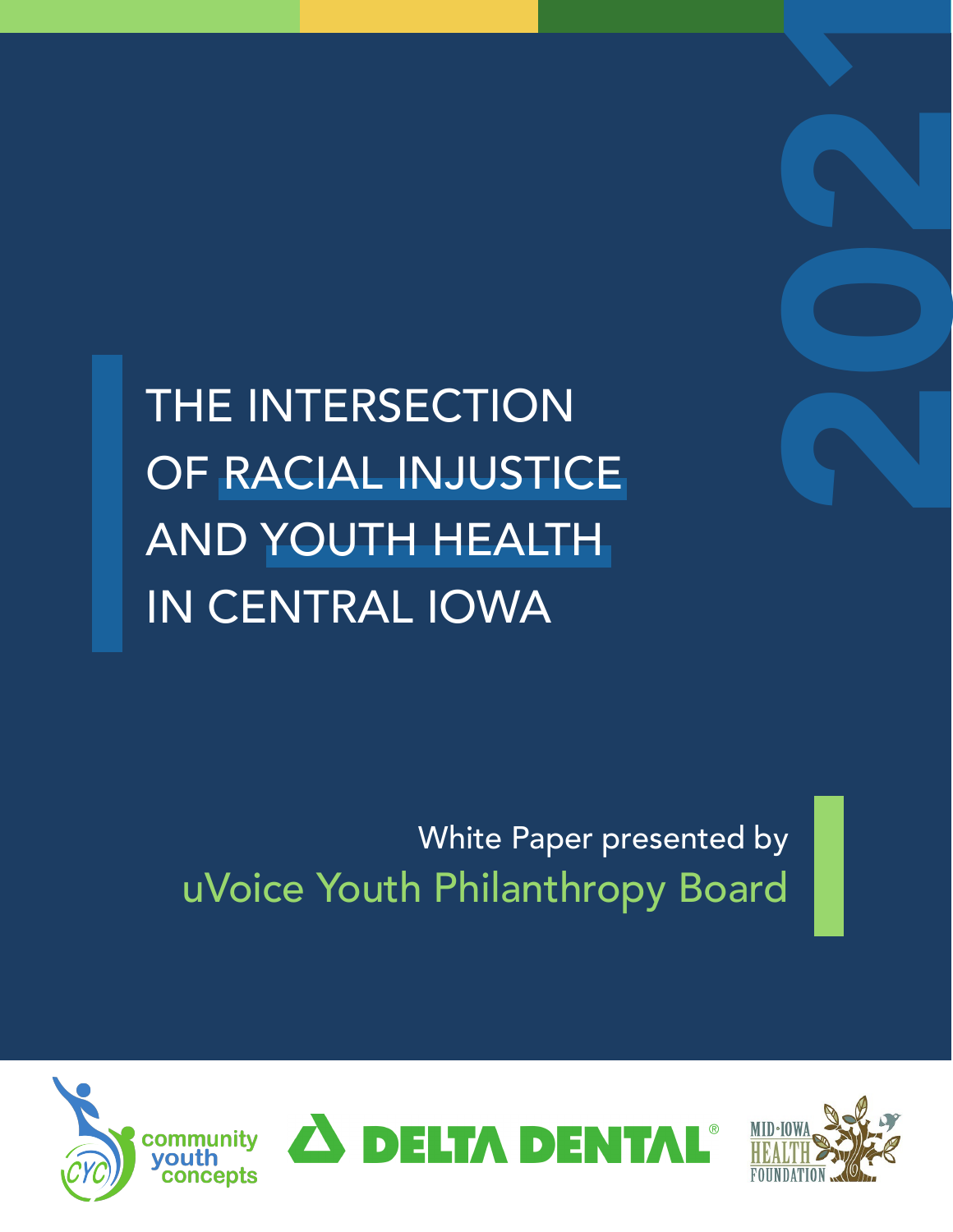## Introduction

 uVoice, a youth philanthropy board facilitated by Community Youth Concepts, consists of a group of fifteen students who live in the Des Moines metro area. Bimonthly, these students come together to identify issues facing youth in their community and to combat these identified issues through a grant-making process. uVoice members research community needs, develop a grant application, review responses to their request for proposals, and allocate money to non-profit organizations addressing the health-oriented issues prioritized by uVoice. Due to the uncertainty of the COVID-19 pandemic, this year's uVoice group adapted their meetings to be held on a virtual platform. Despite the circumstances, the board maintained their resilience and continued to grow their presence in the community.

 In previous years, uVoice has focused on topics relating to mental health, stress, suicide prevention, human trafficking, and vaping/addiction. This year, uVoice members chose to focus on a growing and prominent issue: racial injustice.

*uVoice members research community needs, develop a grant application, review responses to their request for*  proposals, and allocate money to non-profit organizations **"** addressing the health-oriented issues prioritized by uVoice.

### Background

 Based on the culmination of many events throughout the past and into the present, uVoice students agreed that their philanthropic efforts needed to be focused on creating a safer space for the BIPOC (Black, Indigenous, and People of Color) community. The board decided that the most change could be enacted throughout the community by narrowing the topic to racial justice. After multiple discussions about various issues in the community, both the argument about the injustices that plague our country and the lack of initiative within higher authority made racial justice the clear winner. Members of the board did research, shared anecdotes, and discussed how injustices are seen in education, housing, and workplaces, especially among youth. In order to learn more about the topic and how to facilitate conversations about racial justice safely, the board attended a training with Luana Nelson-Brown from the Coalition for Collective Change. To gather more information from the community about the issue, the board sought out prominent BIPOC leaders to create an expert panel, which was followed by a focus group to better educate the board and to hear from the community about how injustices impact BIPOC youth. As a result, the board better understood the intersections between racial injustice and health outcomes.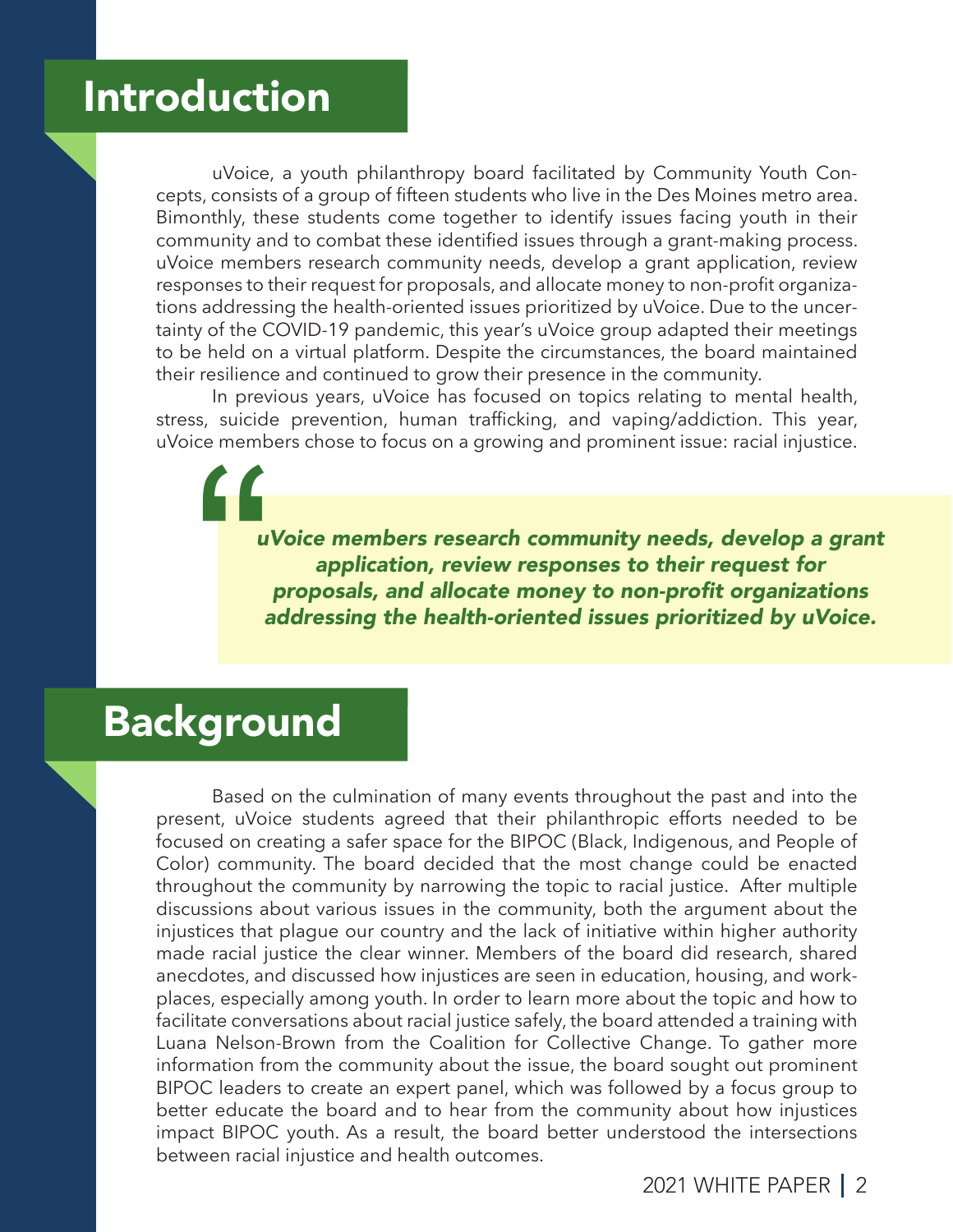## Community Needs Findings

"

 This year's community needs assessment took place in the form of a virtual expert panel followed by a small group discussion with members of the community. Participants included 23 students (including uVoice members) while the panel was

#### ...it can be difficult to find a counselor or mentor that *[students] can relate their struggles to as a member of*  a marginalized group

made up of 3 others: Destinee Woodris, a Project Evaluator with a focus on suicide prevention at the Iowa Department of Public Health; Sandrah Nasimiyu, a current student at the University of Iowa; and Chelsi Barraza, a Migrant Health Care Manager at Proteus Inc. Participants represented numerous school districts across Central Iowa and discussed the significance of racial injustice and equity within their communities. Both student focus groups and panelists shared input based on their experiences. Some main takeaways from the community needs assessment included:

Microaggressions experienced in high school continue to impact people of color when they grow up. They can impact their personalities and how they interact in school or work environments.

Many students of color indicated that there weren't any adults or teachers they could talk to when they experienced microaggressions or racism at school. They said it can be difficult to find a counselor or mentor that they can relate their struggles to as a member of a marginalized group.

 Students want a physically and emotionally supportive community that brings awareness to issues of racism in curriculum and promotes inclusive education for teachers and students.

 Racism affects people in vastly different ways. Each person has a unique experience and story about how racism impacts their day-to-day life in the areas of education, access to healthcare, pay inequity, etc.

 Both youth and panelists describe a lack of representation in schools, medi cine, and education with regard to BIPOC and their history. Youth feel less comfortable in their communities and schools because of those inequities.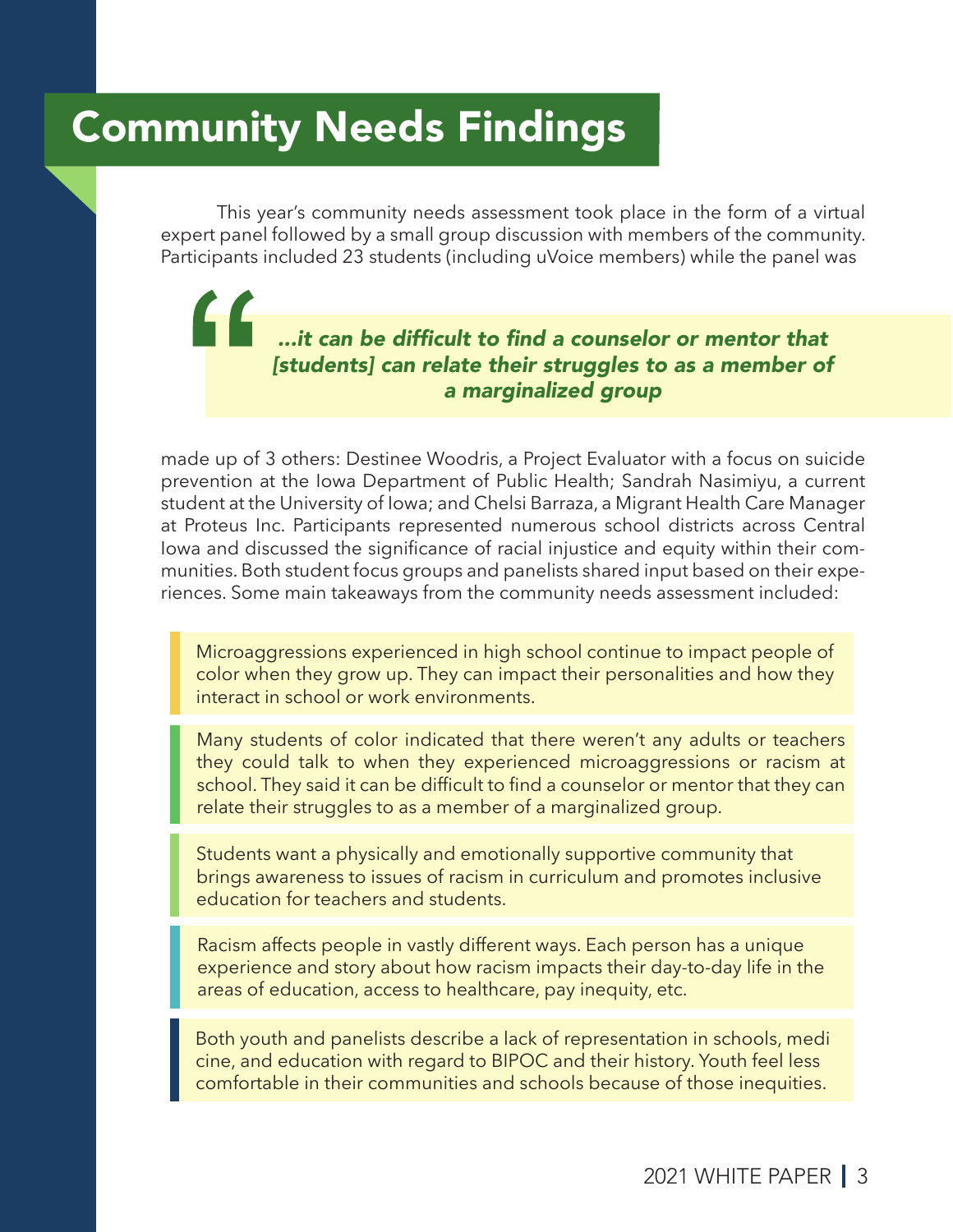## **Discussion**

 One significant issue that came to the forefront during the small group discussion at the Community Needs Assessment was how racial injustices were largely unaddressed and continue to be exacerbated by the education system.

 Many students noted that they felt like there were no safe spaces in school where they could openly talk to teachers about their experiences with microaggressions, and the lack of trust deepened racial traumas in school-aged students. In addition, the disparity of cultural education in schools has led to a lack of respect and appreciation of BIPOC heritage and culture within the school system. Students found that there were rarely BIPOC teachers in classes other than foreign language, and even then they were often white teachers who studied that language in school.

 Once students leave the school and move into the workforce, they are unaware of racial microaggressions and how to respond to injustice. Curriculum in today's schools cover the tragedies of BIPOC people but rarely cover the history and culture. Many famous events in American history involving BIPOC people include the Columbus' mass murder of the native people, the conquering of indigenous communities to make way for European settlers, and the current socioeconomic impacts of 1950's redlining have all created stereotypes and assumptions about BIPOC people that have carried throughout history. History books taught in schools typically write from the perspective of whiteness and oftentimes do not pay homage to the BIPOC communities that perspective has harmed. By skipping over the history and background of BIPOC culture, education systems leave students without a sense of cultural knowledge and lead to racial injustices. It has become the norm to treat education about BIPOC history as an "extracurricular" or "enrichment" rather than an integral part of the curriculum as is white history and culture.

 From the expert panel discussion, significant points on medical history were made. Specifically, the discussion included how the inaccessibility of mental and physical healthcare for BIPOC students at school both exacerbated and caused racial trauma.

 The racial trauma and micro/macro aggressions that every BIPOC student has experienced leave long-lasting effects on one's mental health. These aggressions are so normalized that they become a daily occurrence on social media and in real life (through cultural appropriation, harassment, etc), which can detrimentally affect one's mental health. Further, there are few, if any, resources for students who experience these traumas to talk about what they're dealing with. Often, counselors and teachers don't look like or share the same backgrounds as students of color, and BIPOC students may not trust white adults. Therefore counselors are often unable to heal the students they are meant to help. Traumas and aggressions also stop BIPOC members of the community from reaching out for help and treatment, as they would be further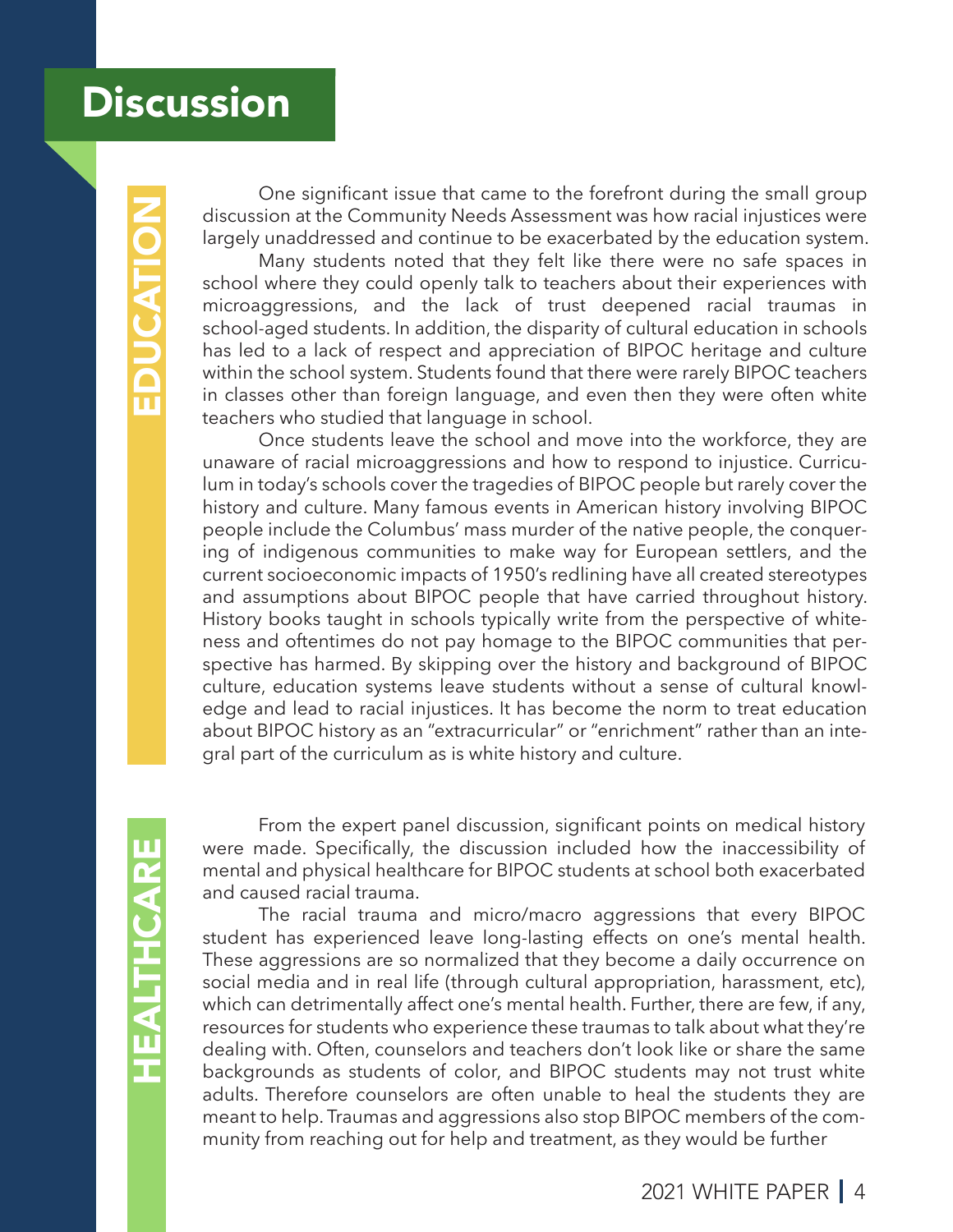invalidated by the people meant to help. While school presents its own pressures and stresses, BIPOC students experience another set of traumas and stressors due to the daily aggressions, and usually there is little to no help for the racial traumas.

 On a much larger scale, the COVID pandemic has exposed many disparities in the healthcare system; a higher rate of BIPOC people have been infected and vaccination rates have not been proportionate to those of white Americans.

 Throughout the discussion, many participants noted that they were uncomfortable with predominantly white healthcare professionals because of past discriminations. The healthcare system in the country is built against people of color; BIPOC individuals often feel unsafe and uncomfortable in the hands of medical professionals because of these previous experiences or stories from trusted friends and family.

 Before our community needs assessment in January, the board was fortunate to receive a racial justice discussion training from Luana Nelson Brown, a professional in the field at the Iowa Coalition for Collective Change. Her presentation was a great tool for the board to prepare to facilitate and listen to discussions within the needs assessment and handle any situations that came up within the panel and discussion. Many incredible points were brought up by Brown to facilitate discussions on racial justice. Her perspective focused on how the language we use and the world we live in is white supremacist, and we need to take steps to actively fight that.

 Our language is steeped with white supremacy and many words we choose to use are often actively exclusionary to marginalized and BIPOC individuals. For example, "outreach" indicates that there is a center and you need to reach out to marginalized people and bring them into the center. All of the major institutions in our society have racial disparities (criminal justice, judicial, health care, economic, housing, education) meaning BIPOC don't have the platform and power to impact and incite change in the white community.

 Additionally, many white individuals try to absolve themselves of racism and micro/macroaggressions perpetrated by them or others with common themes that express themselves in the language and phrases used. Ascription of intelligence is a common microaggression where the perpetrator tells a BIPOC individual that they are more intelligent or better than the rest of their race because of existing stereotypes and notions that the BIPOC individual does not fit. Common phrases are, "You are a credit to your race" or "You speak such good English". Color-blindness is a common stance white individuals take to show they are not racist by saying they "don't see color". This position actively hurts BIPOC because it chooses to ignore the racial identity and trauma of the individual by saying their race doesn't matter. Race does matter; it must be seen, but it shouldn't be the focus of prejudice and discrimination. The dominant culture is of white individuals and of white supremacy, and this integrates itself into every facet of our society. Our language and intentions matter, and in order to be anti-racist we must acknowledge and prevent ourselves and others from using these themes to absolve racism.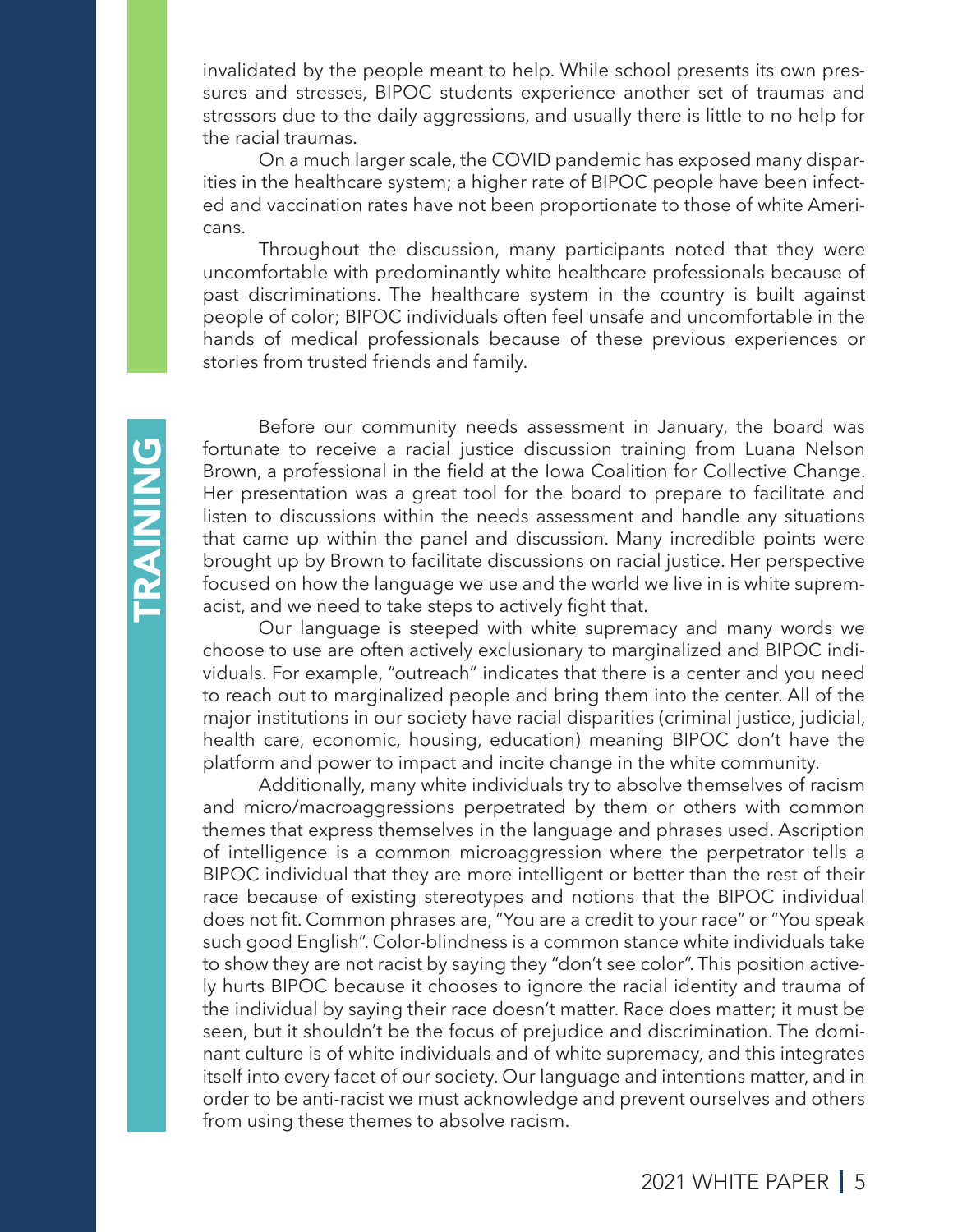# Projects Funded

The board published a Request for Proposals to fund a nonprofit focused on combating racial injustices regarding youth in Central Iowa. Example programs that fulfill these requirements may do the following:



Provide or assist organizations that support BIPOC with aid and encourage a supportive and anti-racist environment for the community.



Create a social media campaign targeted to youth to promote antiracism.



Provide resources and/or curriculum regarding one or more of the following:

- Teaching the importance of diversity and how to celebrate it.
- Anti-racist education, decolonized history, and support of students of color.
- Training/programs that educate students and staff on how to create a more positive, culturally inclusive environment.



Support programs that aim to increase BIPOC youths' accessibility to resources such as technology, healthcare services, and mental health resources in and/or outside of schools.

#### This year, the board decided to divide their \$5,000 between three different organizations:

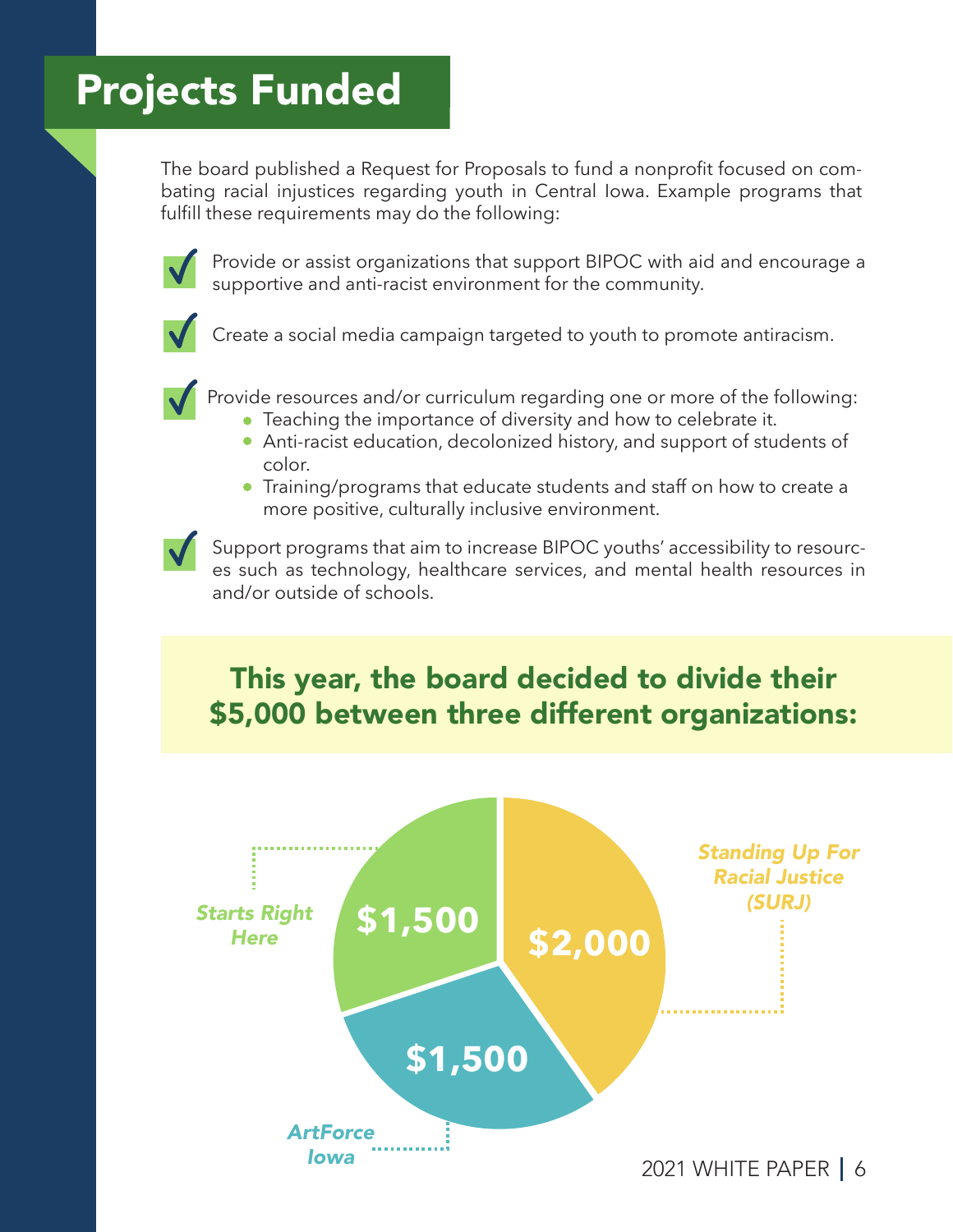# Standing Up For Racial Justice (SURJ)

SURJ is an organization focused on promoting antiracism and justice for BIPOC individuals in the community. The \$2,000 allocated will be used to pay members of a new advisory board with BIPOC youth and adult leaders from across greater Des Moines. The goal will be to gain input on SURJ programs and movements to more efficiently allocate their time and energy.

# Starts Right Here

Starts Right Here is a social justice and music program for young people across underserved communities in the Des Moines area. The mission of this inspirational organization is to educate, equip, and empower through music and dialogue, and is led by local leader Will Keeps. The \$1,500 granted will be used for routine expenses and buying musical instruments for the students in the program.

# ArtForce Iowa

ArtForce Iowa is an organization dedicated to empowering and healing students in adversity through the power of art and storytelling. The \$1,500 will be used to fund Art Force's #KNOWJUSTICE initiative in the organization to help students, especially those in the Hmong community, express their stories in a safe environment and learn about themselves and others. The stories will then be shared out in the community and available for others to read and love.

# Recommendations

 SURJ, Starts Right Here, and Art Force Iowa provided the board with many compelling points and resources that supported the board's goals. These organizations are models for what an anti-racist organization can look like by providing a safe space for BIPOC youth. Because of this work, student voices will be uplifted, youth will be provided a safe place if they can't find success in a traditional classroom, and opportunities will be provided for students of color to tell their own stories and learn about their history.

 One thing the board noticed as a significant issue in the community was the lack of importance placed on the language used when discussing things related to racial justice. By emphasizing tolerant and inclusive language, youth can be in position to harness their potential. They can then grow instead of feeling marginalized. Language evolves as our times evolve. It's important to stay up-to-date on those changes to ensure that people can maximize benefits from the resources they have.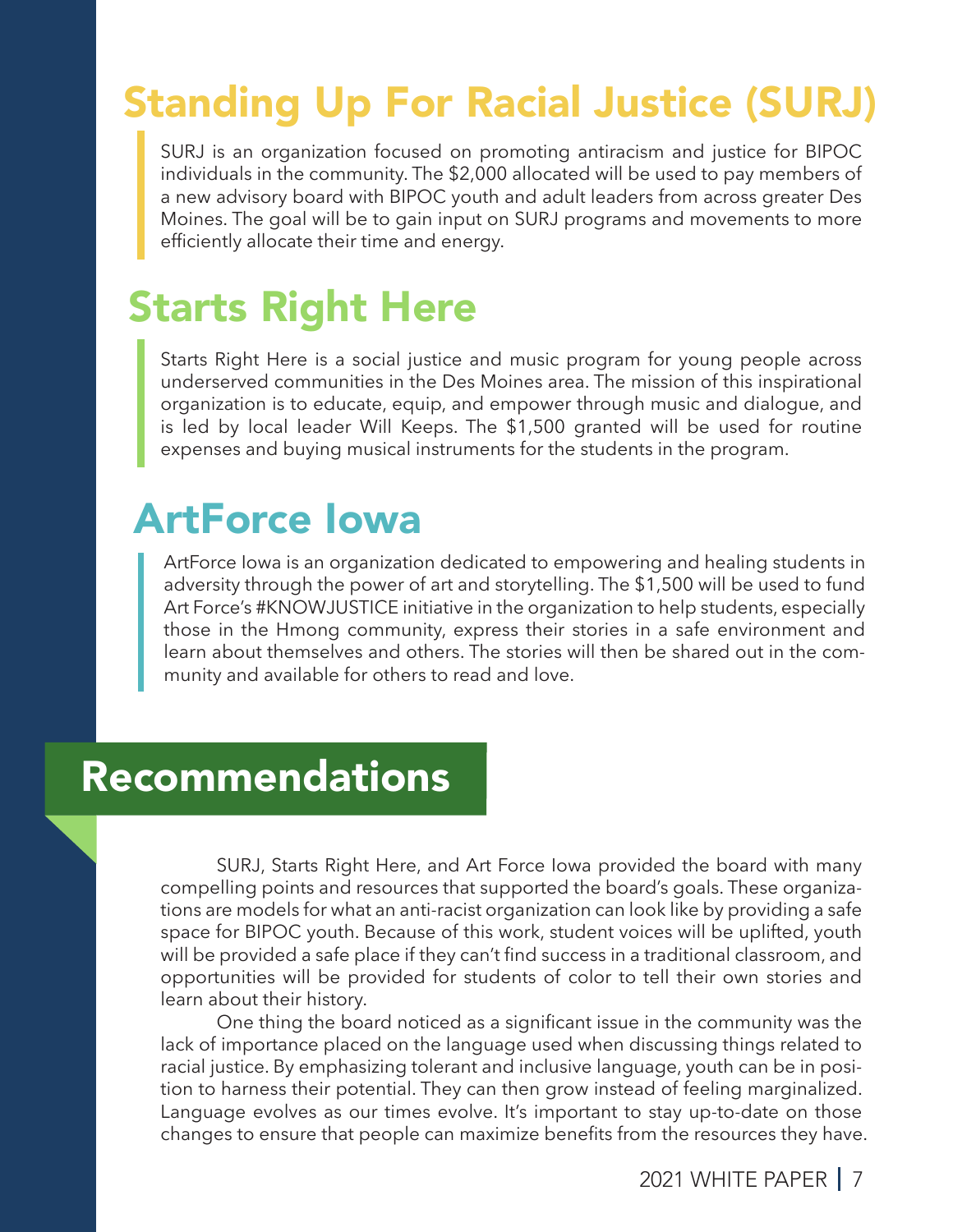One of the best ways to encourage this is by setting ground rules at the beginning of activities. This is especially important when hosting a space that will discuss topics related to race and/or racism, but it can be useful even in general classroom or workplace environments. These ground rules should outline what

> *It would be beneficial to seriously brainstorm what ideals you want to promote in the space you are hosting and tailor expectations to those ideals.*

expectations participants have. This may include (but is not limited to) discussing the following: what rules participants should follow in the meeting, how people will be expected to interact, how you can ensure that people respect each others' ideas, and how questions will be handled. It would be beneficial to seriously brainstorm what ideals you want to promote in the space you are hosting and tailor expectations to those ideals. For those in schools, these ground rules are most effective if expectations are reviewed before discussions even take place which can even be as early as the first day of school. In other spaces, periodically reviewing expectations may be more effective as this can ensure that all members within a space are aware of what is expected of them. rations particular and the set of the set of the set of the set of the set of the set of the set of the set of the set of the set of the set of the set of the set of the set of the set of the set of the set of the set of t



 During the Community Needs Assessment, the board discovered that many youth noticed the lack of a concrete curriculum regarding racial justice in schools. Oftentimes, the discussion of racism is treated as an extracurricular rather than a central point in students' education. This implicitly lessens the importance of racial justice in the minds of many people. To avoid this, anti-racism needs to be taught explicitly and carefully. Because the content can be so sensitive, it is necessary to have qualified individual(s) working to develop curricula that sufficiently addresses